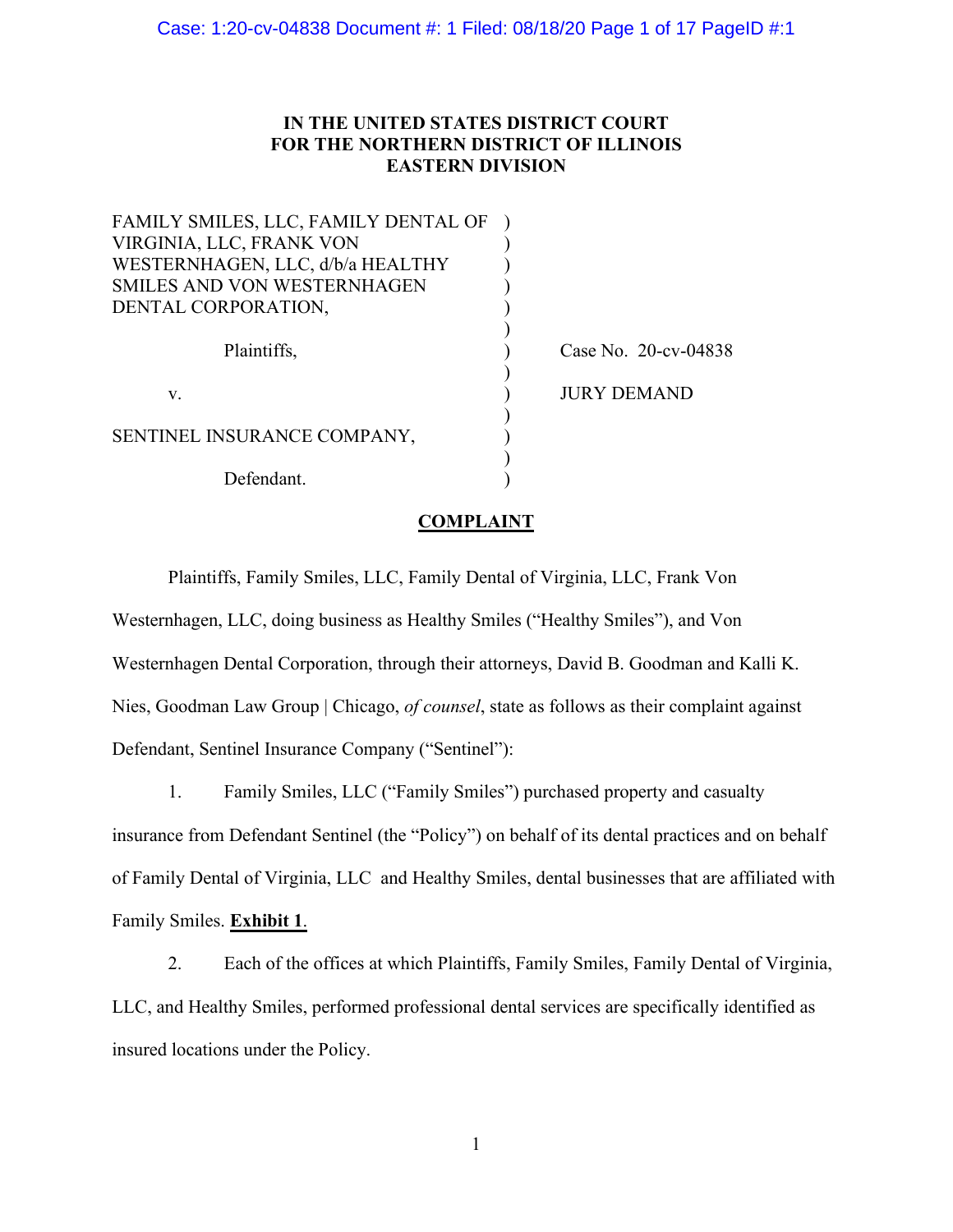### Case: 1:20-cv-04838 Document #: 1 Filed: 08/18/20 Page 2 of 17 PageID #:2

3. In March 2020, the World Health Organization declared that COVID-19 was a global pandemic.

4. Beginning in March 2020, state authorities in California, Louisiana, New Mexico, and Virginia, the states in which Plaintiffs engaged in the practice of dentistry, entered orders restricting activities, including the practice of dentistry, and requiring people to stay at home, subject to limited exceptions. These "stay at home" orders entered by state officials restricted Plaintiffs from using the properties for which they had procured insurance from Sentinel other than in limited and exceptional circumstances.

5. The stay at home orders entered by state officials in California, Louisiana, New Mexico, and Virginia resulted in a direct physical loss of Plaintiffs' insured properties requiring the suspension of Plaintiffs' operations at the insured locations.

6. In order to comply with the stay at home orders, Plaintiffs were required to suspend their operations at the insured locations in each of the states in which they transact business.

7. Plaintiffs submitted claims to Sentinel under the Policy for the loss of business income caused by the direct physical loss of access to each of the insured properties at which they undertook their business operations.

8. Sentinel responded to Plaintiffs' claims denying that Plaintiffs' claims were within the coverage of the Policy.

9. Plaintiffs bring this action to recover the amounts due to them under the Policy for loss of business income due to them under the Policy as well as for the other covered losses that they sustained as a consequence of the state orders that caused the loss of physical property and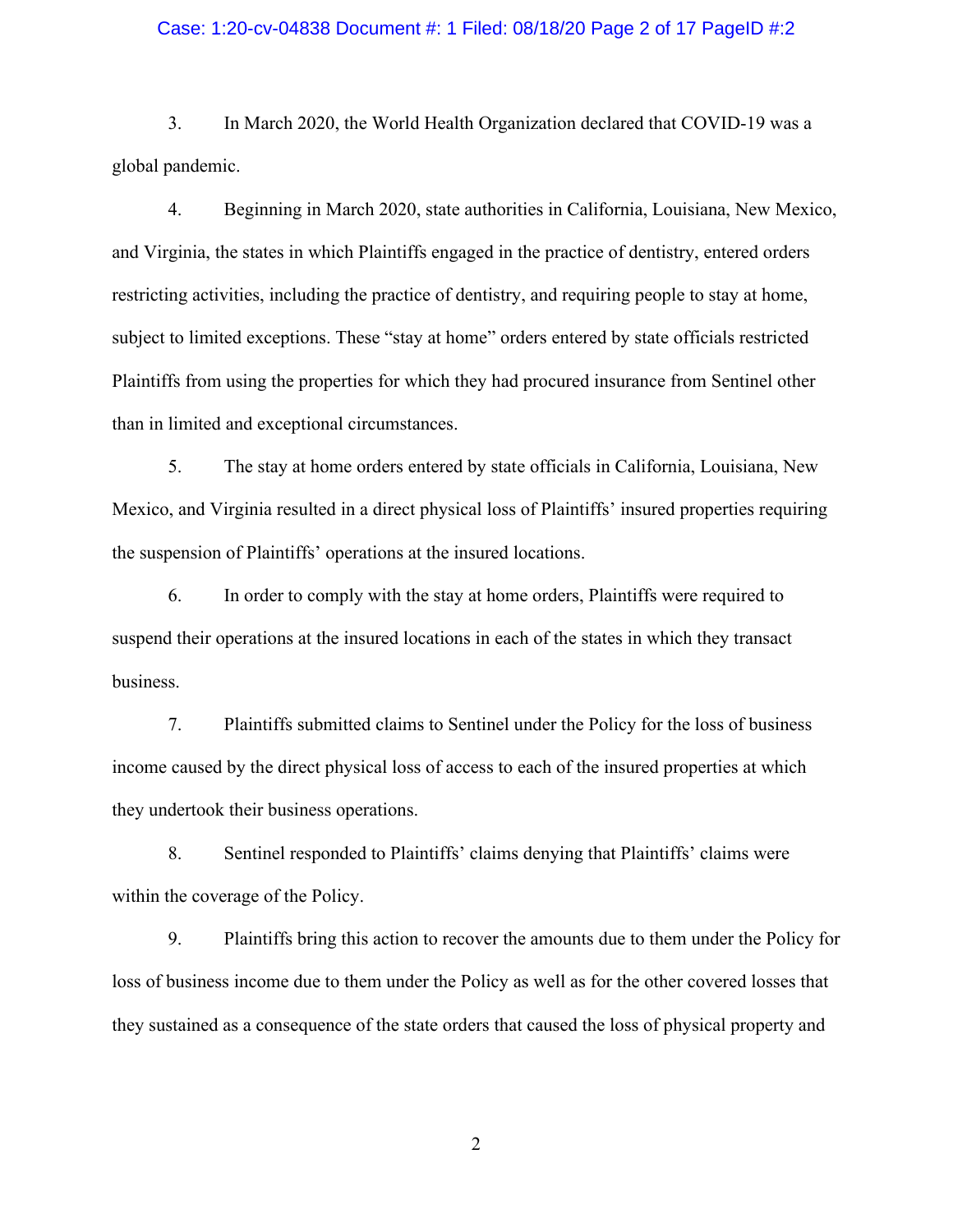### Case: 1:20-cv-04838 Document #: 1 Filed: 08/18/20 Page 3 of 17 PageID #:3

the suspension of their business operations. Plaintiffs also seek recoveries against Sentinel based on Sentinel's bad faith in response to their claims.

#### **THE PARTIES**

10. Plaintiff Family Smiles is an New Mexico limited liability company that does business as Dental Dreams, LLC ("Family Smiles"), and its member is Frank Von Westernhagen, a citizen of the state of Illinois. Family Smiles is a citizen of the State of Illinois.

11. Family Smiles conducts its business operating its practice at three offices in the State of New Mexico. Each of those offices is specifically identified as an insured location in the Policy.

12. Plaintiff, Family Dental of Virginia, LLC ("Family Dental"), is a Virginia limited liability company, and its member is Frank Von Westernhagen, is a citizen of the State of Illinois. Family Dental is a citizen of the State of Illinois.

13. Family Dental conducts its business operating its practice at two offices in the Commonwealth of Virginia. Each of those two offices is specifically identified as an insured location in the Policy.

14. Plaintiff, Healthy Smiles is a Louisiana limited liability company, and its member is Frank Von Westernhagen, a citizen of the State of Illinois. Healthy Smiles is a citizen of the State of Illinois.

15. Plaintiff, Healthy Smiles, conducts its business operating its practice at one office in the State of Louisiana. Frank Von Westernhagen, LLC's office is specifically identified as an insured location in the Policy.

16. Plaintiff, Von Westernhagen Dental Corporation is a California corporation with its principal place of business in Compton, California. It is a citizen of the State of California.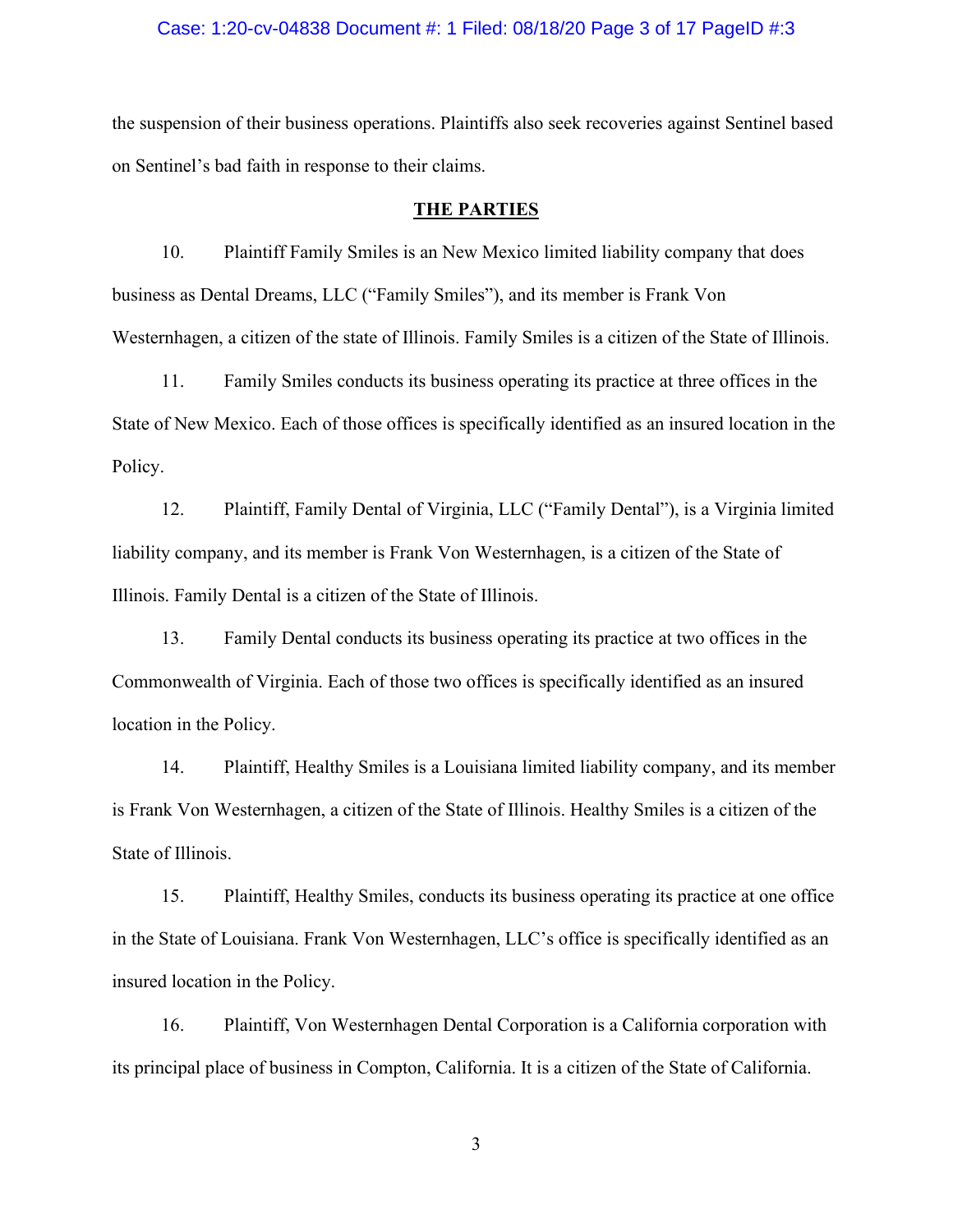#### Case: 1:20-cv-04838 Document #: 1 Filed: 08/18/20 Page 4 of 17 PageID #:4

17. Von Westernhagen Dental Corporation conducts its business operating its practice at two offices in the State of California. Each of those offices is specifically identified as an insured location in the Policy.

18. Defendant, Sentinel, is a Connecticut corporation with its principal place of business in Hartford, Connecticut.

## **JURISDICTION AND VENUE**

19. This Court has subject-matter jurisdiction pursuant to 28 U.S.C. § 1332(a)(1) because there is complete diversity of citizenship between the parties, as Plaintiffs are citizens of the State of Illinois and the State of California, Defendant Sentinel is a citizen of Connecticut, and the amount in controversy, exclusive of interest and costs, exceeds the jurisdictional minimum of \$75,000.

20. This dispute arises from breaches of an insurance contract that was negotiated in Cook County, Illinois and that was delivered by Sentinel to Family Smiles at its office in Chicago, Illinois. Consequently, venue in this judicial district is proper pursuant to 28 U.S.C. §1391(b) as a substantial part of the events and omissions giving rise to the claims that are the subject to this litigation occurred within this judicial district.

## **FACTS COMMON TO ALL COUNTS**

21. Family Smiles, Family Dental, Healthy Smiles, and Von Westernhagen Dental Corporation (collectively "Dentists") engage in the practice of dentistry at each of the locations identified in the Policy as insured locations.

22. Through the Policy, Sentinel agreed to pay Dentists for the actual loss of "Business Income" sustained by them due to the necessary suspension of their "operations" during the "period of restoration" where the suspension is caused by direct physical loss of or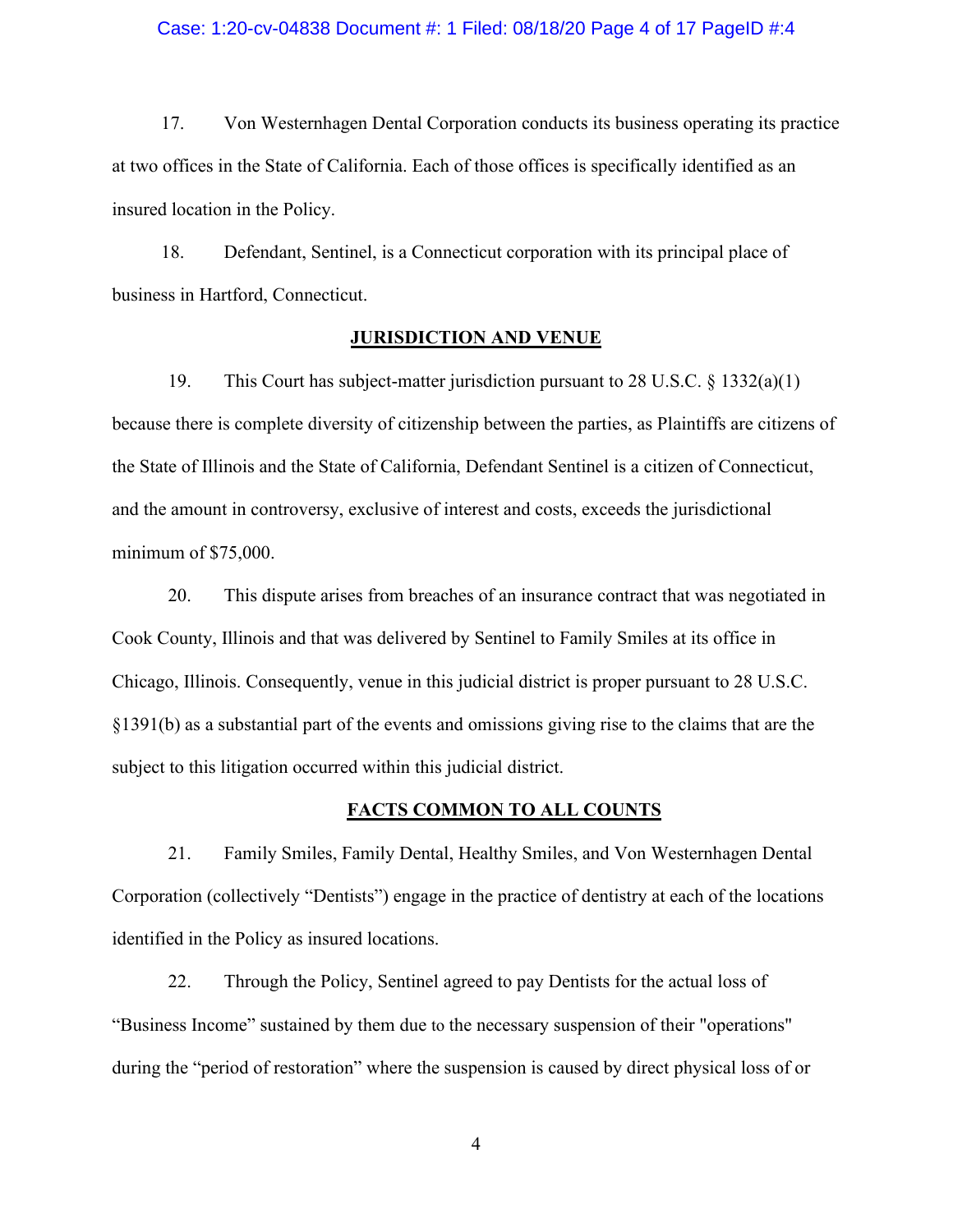#### Case: 1:20-cv-04838 Document #: 1 Filed: 08/18/20 Page 5 of 17 PageID #:5

physical damage to property at the "scheduled premises" caused by or resulting from a Covered Cause of Loss.

23. Sentinel also agreed to pay for the "'Extra Expense' the insured incurs, "during the 'period of restoration' that the insured would not have incurred if there had been no direct physical loss or physical damage to property at the 'scheduled premises'… caused by or resulting from a Covered Cause of Loss."

24. "Extra Expense means expense incurred: (a) to avoid or minimize the suspension of business and to continue 'operations': (i) at the 'scheduled premises'; … (b) To minimize the suspension of business if you cannot continue 'operations'."

25. The Policy defines "suspension" as "(a) the partial slowdown or complete cessation of your business activities."

26. Each of Dentists' offices are identified in the declarations in the Policy as locations for which there is Business Income Loss coverage.

27. "Occurrence" is defined in the Policy as "an accident, including continuous or repeated exposure to substantially the same general harmful conditions."

28. "Operations" is defined in the Policy as the insured's business activities occurring at the scheduled premises.

29. The Policy defines "period of restoration" as the time after the direct physical loss or damage caused by or resulting from Covered Cause of Loss at an insured location and occupancy is restored with "similar quality."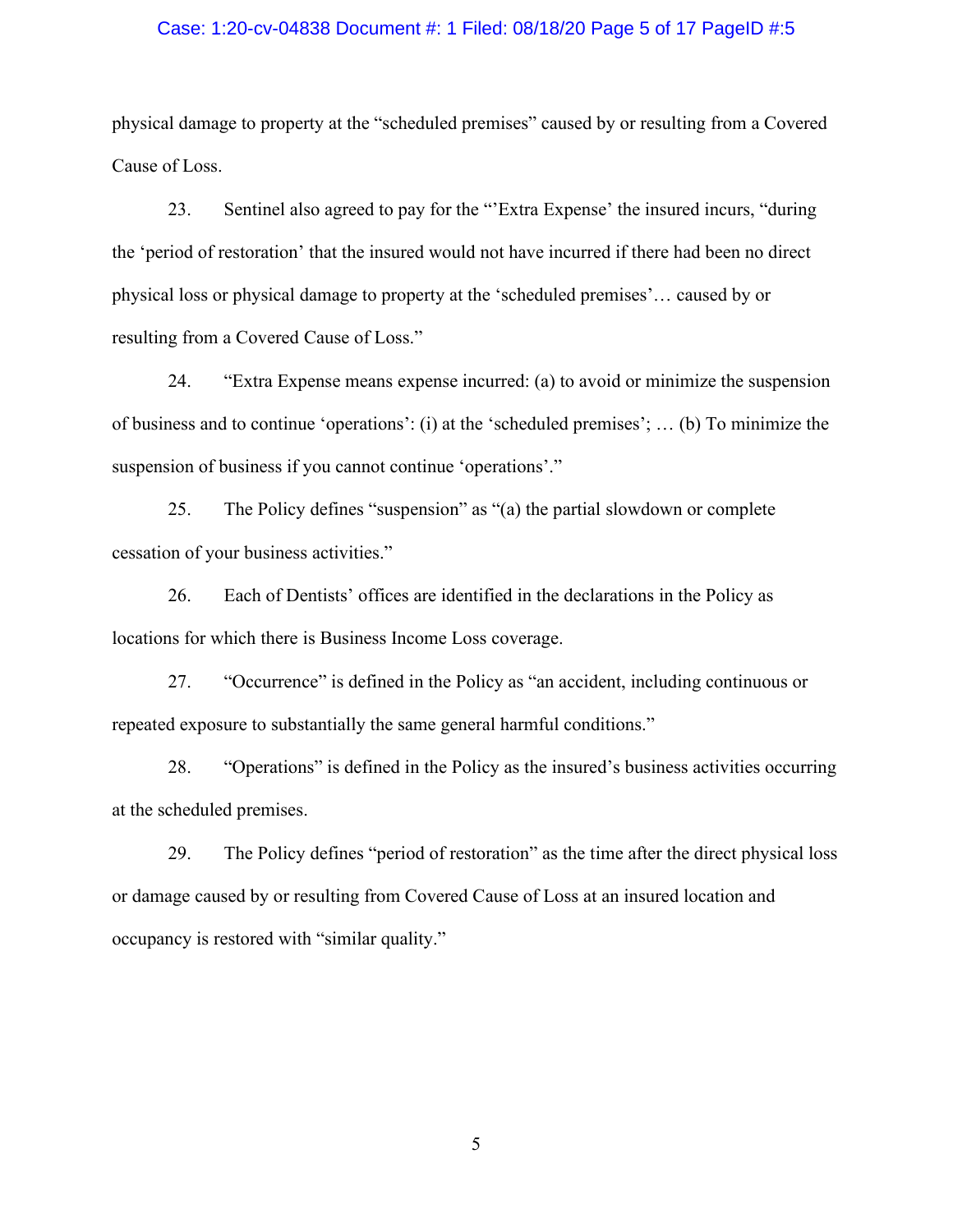## **Count I Breach of Contract Family Smiles – New Mexico**

30. Plaintiffs, Family Smiles ("New Mexico Dentists"), repeat and reallege the allegations of paragraphs 1 through 29 as the allegations of this paragraph 30.

31. During the period of coverage afforded under the Policy, New Mexico Dentists conducted its operations at three locations within the State of New Mexico.

32. Each of the three locations at which New Mexico Dentists conducted its operations within the State of New Mexico was specifically identified as an insured location for business income coverage under the Policy.

33. On March 23, 2020, the Governor of New Mexico entered an executive order in response to the spread of COVID-19, a global pandemic, requiring all individuals in the State of New Mexico to stay at home with the exception of people engaging in essential activities and ordered all non-essential businesses to cease operations except to the extent that work could be conducted from home. The executive order required the state, county, and local departments of public health to implement regulations consistent with the executive order.

34. Compliance with the orders precluded New Mexico Dentists from using the insured properties for the performance of its operations other than under limited circumstances.

35. The Policy defines "Operations" as business activities at the insured's covered location.

36. The Policy is an insurance contract under which New Mexico Dentists paid premiums in exchange for Sentinel's promise to pay claims for losses covered by the Policy, including but not limited to losses of business income and extra expenses.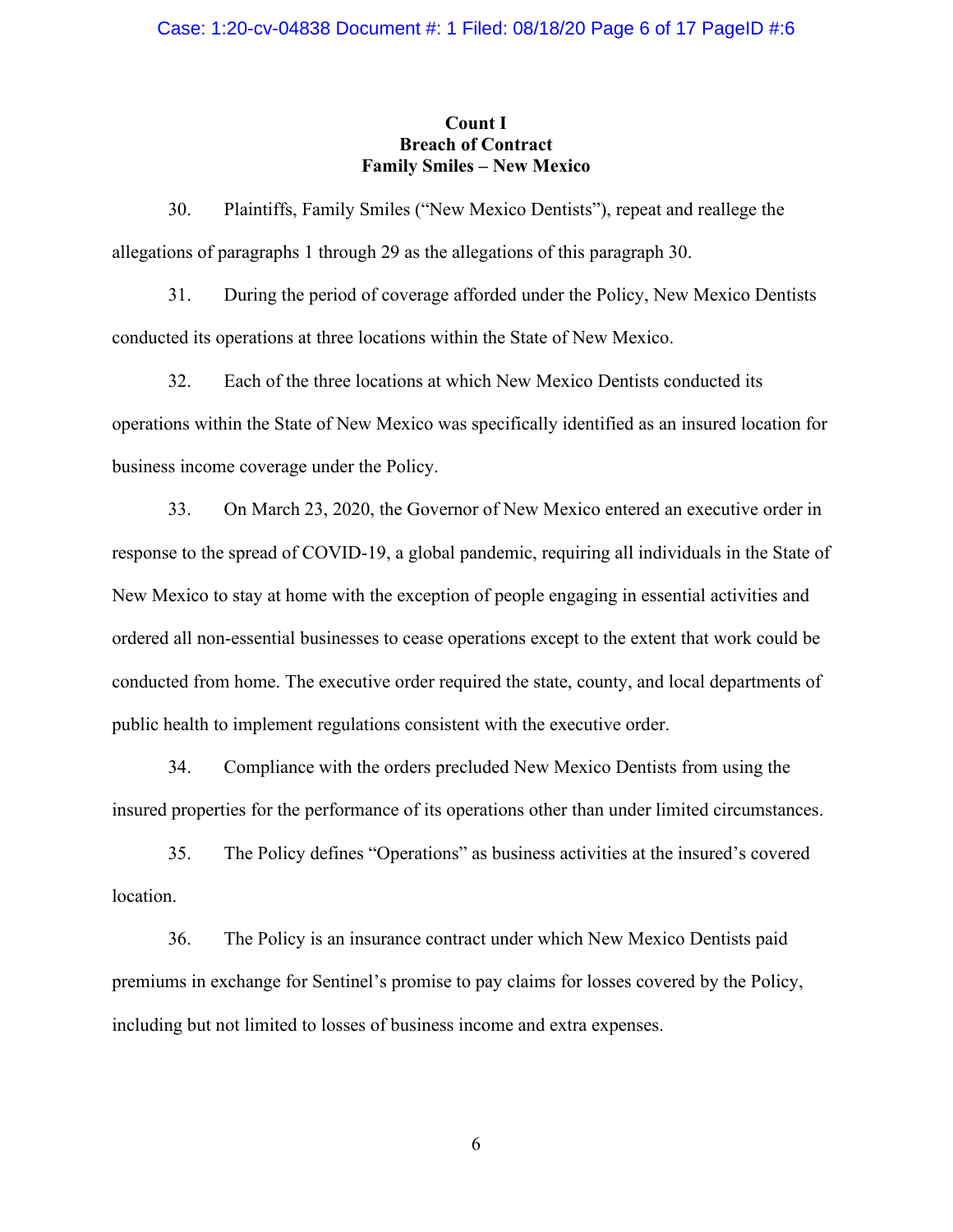#### Case: 1:20-cv-04838 Document #: 1 Filed: 08/18/20 Page 7 of 17 PageID #:7

37. Compliance by New Mexico Dentists with the orders restricting the use of the insured locations for their ordinary purposes resulted in a direct physical loss of covered property.

38. New Mexico Dentists incurred a loss of business income as a result of the suspension of operations at the insured locations.

39. New Mexico Dentists have incurred expenses from the losses arising from the orders entered by the governing bodies of each insured location.

40. New Mexico Dentists complied with all applicable provisions of the Policy, including payment of premiums.

41. Sentinel denied New Mexico Dentists' claims for loss of business income and extra expenses submitted by New Mexico Dentists.

42. Sentinel's denial breached its obligations to New Mexico Dentists, arising from the Claims under the Policy.

43. New Mexico Dentists sustained damages resulting from Sentinel's breach of its contractual obligations to New Mexico Dentists, including loss of business income and extra expenses.

**WHEREFORE**, Plaintiffs New Mexico Dentists, ask for judgment in their favor and against Defendant Sentinel for the damages that they prove at trial and for such other relief as this Court deems just.

# **Count II Breach of Contract Family Dental of Virginia LLC, Virginia**

44. Plaintiffs, Family Dental of Virginia, LLC ("Virginia Dentists") repeat and reallege the allegations of paragraphs 1 through 29 as the allegations of this paragraph 44.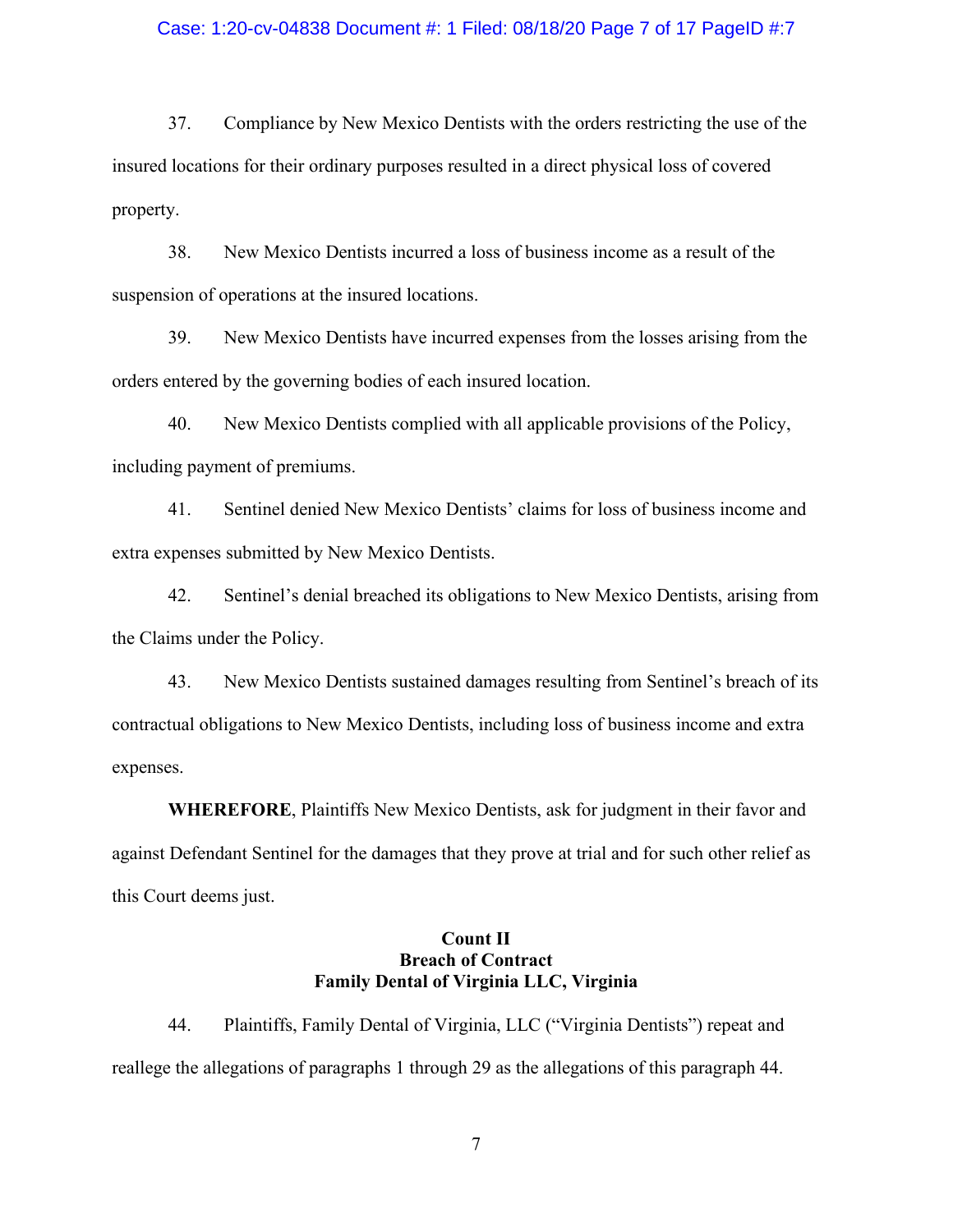#### Case: 1:20-cv-04838 Document #: 1 Filed: 08/18/20 Page 8 of 17 PageID #:8

45. During the period of coverage afforded under the Policy, Virginia Dentists conducted its operations at two locations within the Commonwealth of Virginia.

46. Each of the locations at which Virginia Dentists conducted its operations within the Commonwealth of Virginia was specifically identified as an insured location for business income coverage under the Policy.

47. On March 30, 2020, the Governor of Virginia entered an executive order in response to the spread of COVID-19, a global pandemic, requiring all individuals in the Commonwealth of Virginia to stay at home with the exception of engaging in essential activities and ordered all non-essential businesses to cease operations except to the extent that work could be conducted from home. The executive order required the state, county, and local departments of public health to implement regulations consistent with the executive order.

48. Compliance with the orders precluded the use of the insured properties for the performance of their operations other than under limited circumstances.

49. The Policy defines "Operations" as business activities at the insured's covered location.

50. The Policy is an insurance contract under which Virginia Dentists paid premiums in exchange for Sentinel's promise to pay claims for losses covered by the Policy, including but not limited to losses of business income and extra expenses.

51. Compliance by Virginia Dentists with the orders restricting the use of the insured locations for their ordinary purposes resulted in a direct physical loss of covered property.

52. Virginia Dentists incurred a loss of business income as a result of the suspension of operations at the insured locations.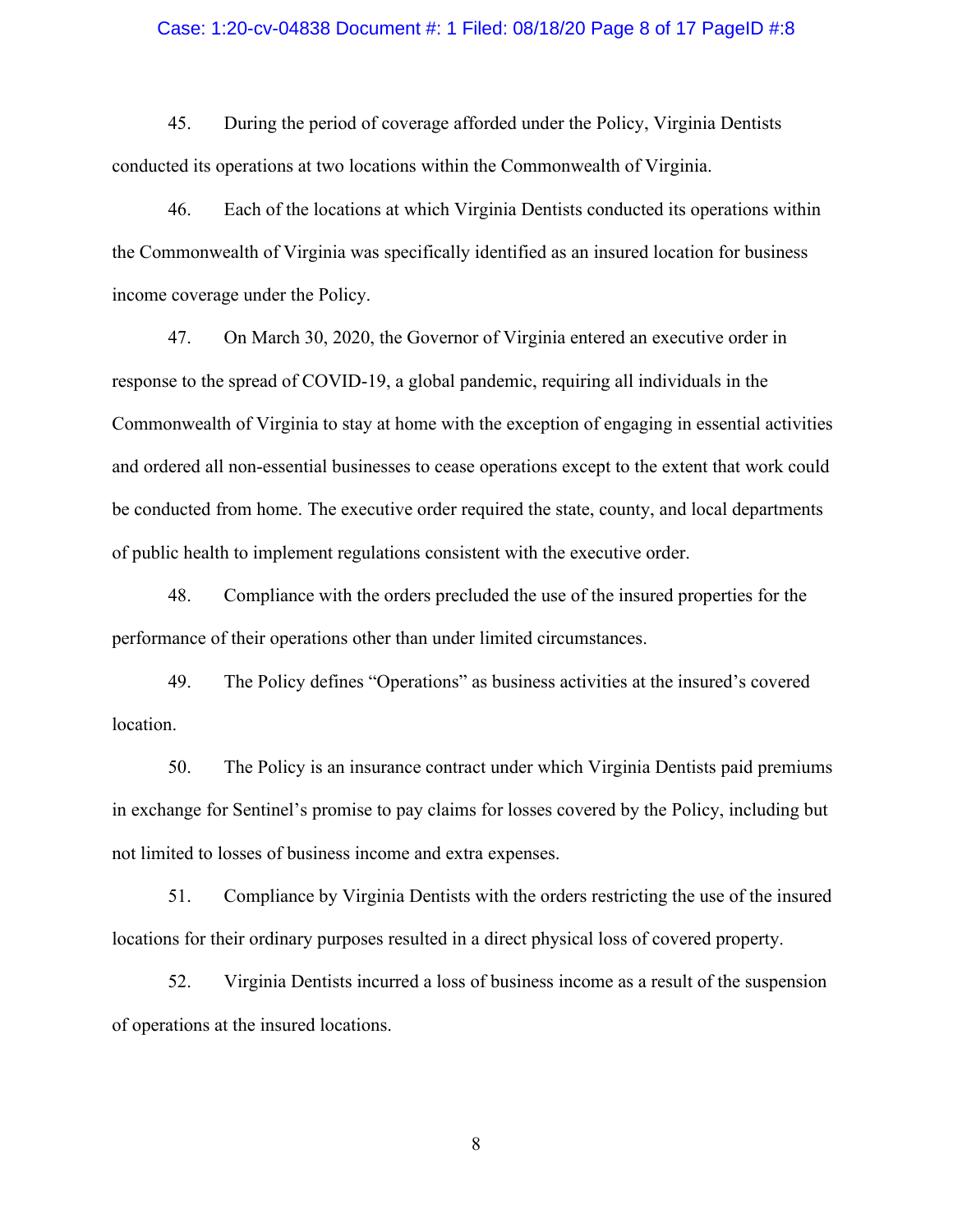### Case: 1:20-cv-04838 Document #: 1 Filed: 08/18/20 Page 9 of 17 PageID #:9

53. Virginia Dentists have incurred expenses from the losses arising from the orders entered by the governing bodies of each insured location.

54. Virginia Dentists complied with all applicable provisions of the Policy, including payment of premiums.

55. Sentinel denied Virginia Dentists' claims for loss of business income and extra expenses submitted by Virginia Dentists.

56. Sentinel's denial breached its obligations to Virginia Dentists, arising from the Claims under the Policy.

57. Virginia Dentists sustained damages resulting from Sentinel's breach of its contractual obligations to Virginia Dentists, including loss of business income and extra expenses.

**WHEREFORE**, Plaintiffs Virginia Dentists, ask for judgment in their favor and against Defendant Sentinel for the damages that they prove at trial and for such other relief as this Court deems just.

## **Count III Breach of Contract Von Westernhagen Dental Corporation, California**

58. Plaintiffs, Von Westernhagen Dental Corporation ("California Dentists"), repeat and reallege the allegations of paragraphs 1 through 29 as the allegations of this paragraph 58.

59. During the period of coverage afforded under the Policy, California Dentists conducted its operations at two locations within the State of California.

60. Each of the locations at which California Dentists conducted its operations within the State of California was specifically identified as an insured location for business income coverage under the Policy.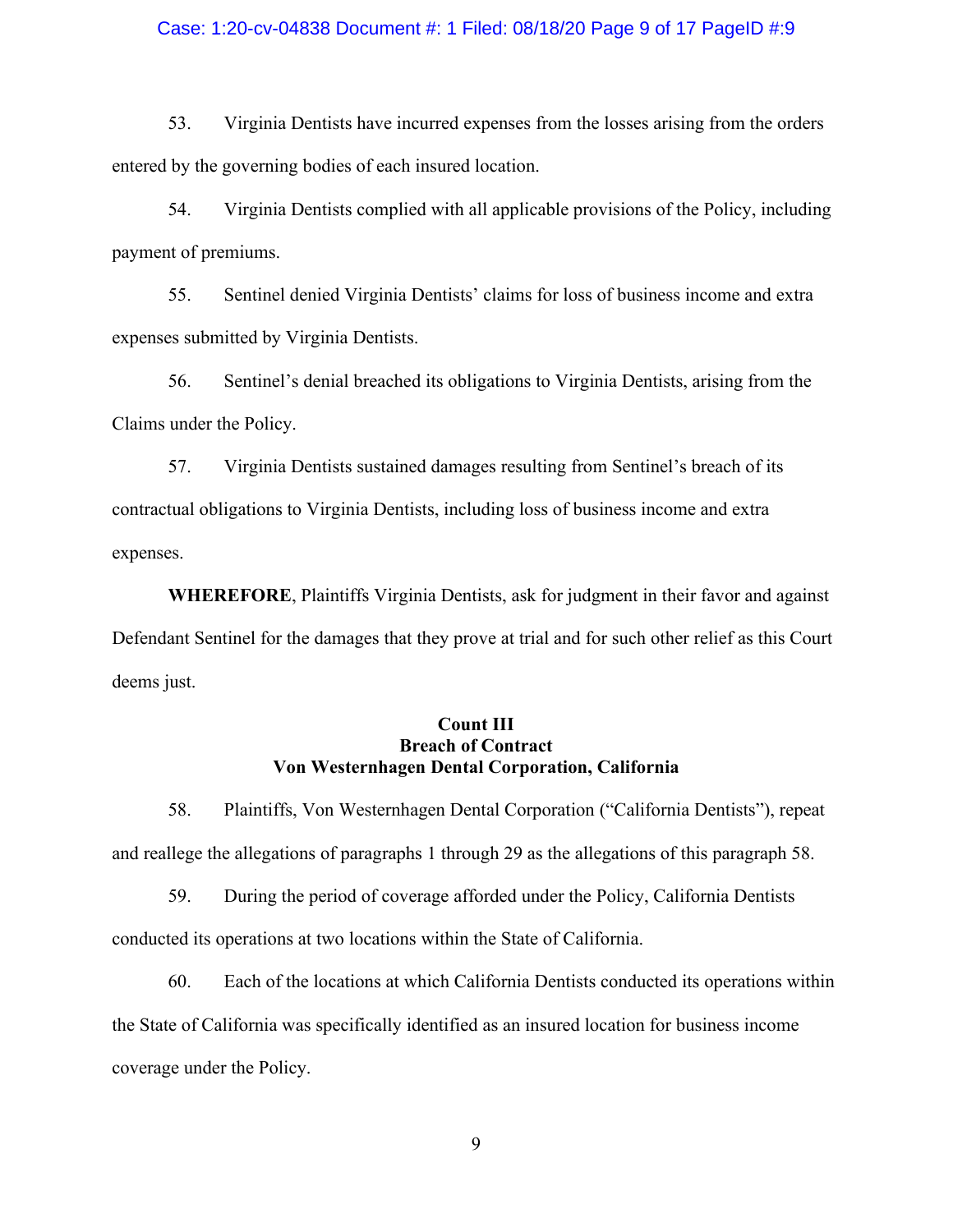#### Case: 1:20-cv-04838 Document #: 1 Filed: 08/18/20 Page 10 of 17 PageID #:10

61. On March 19, 2020, the Governor of California entered an executive order in response to the spread of COVID-19, a global pandemic, requiring all individuals in the State of California to stay at home with the exception of engaging in essential activities and ordered all non-essential businesses to cease operations except to the extent that work could be conducted from home. The executive order required the state, county, and local departments of public health to implement regulations consistent with his executive order.

62. Compliance with the orders precluded the use of the insured properties for the performance of their operations other than under limited circumstances.

63. The Policy defines "Operations" as business activities at the insured's covered location.

64. The Policy is an insurance contract under which California Dentists paid premiums in exchange for Sentinel's promise to pay claims for losses covered by the Policy, including but not limited to losses of business income and extra expenses.

65. Compliance by California Dentists with the orders restricting the use of the insured locations for their ordinary purposes resulted in a direct physical loss of covered property.

66. California Dentists incurred a loss of business income as a result of the suspension of operations at the insured locations.

67. California Dentists have incurred expenses from the losses arising from the orders entered by the governing bodies of each insured location.

68. California Dentists complied with all applicable provisions of the Policy, including payment of premiums.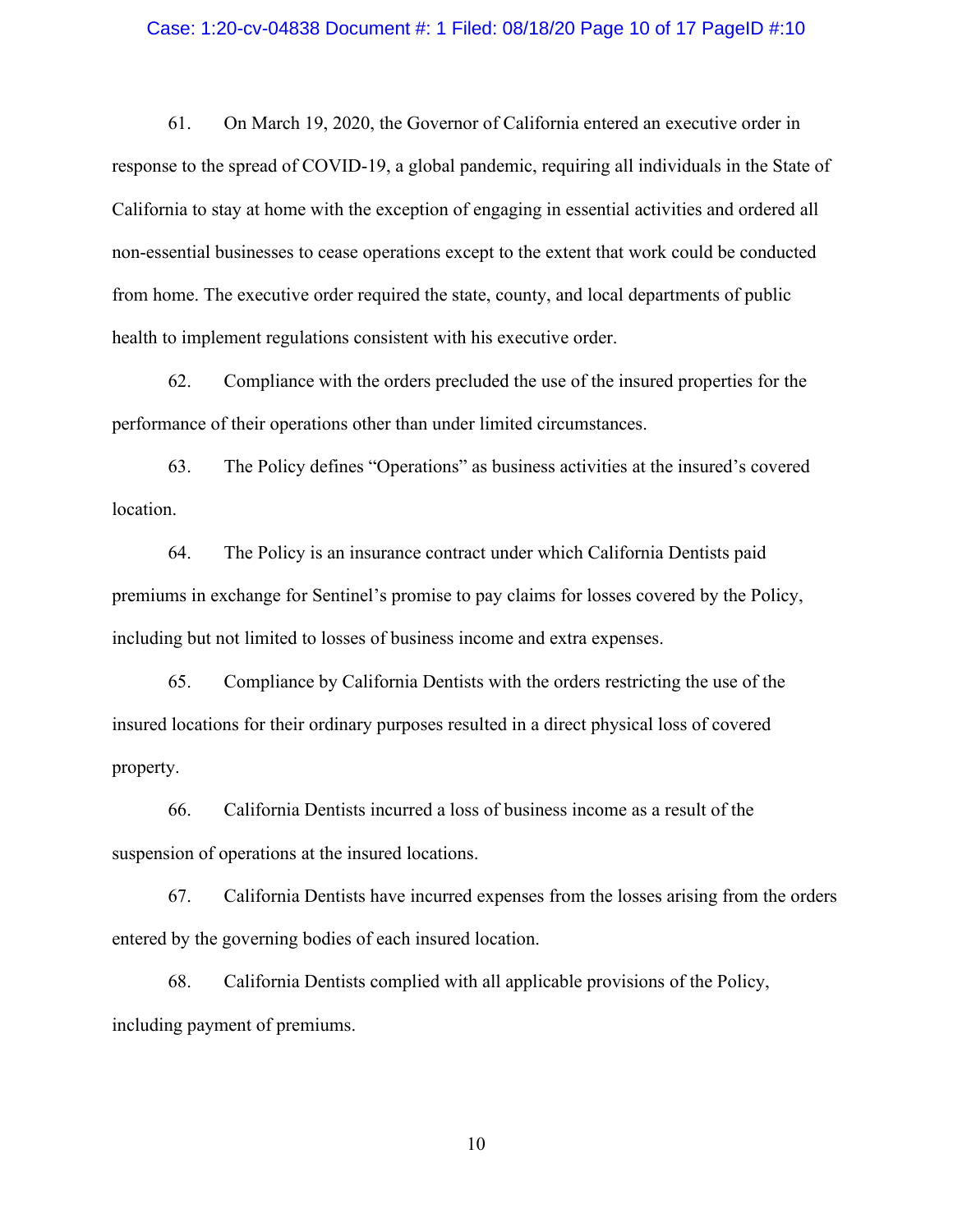### Case: 1:20-cv-04838 Document #: 1 Filed: 08/18/20 Page 11 of 17 PageID #:11

69. Sentinel denied California Dentists' claims for loss of business income and extra expenses submitted by California Dentists.

70. Sentinel's denial breached its obligations to California Dentists, arising from the Claims under the Policy.

71. California Dentists sustained damages resulting from Sentinel's breach of its contractual obligations to California Dentists, including loss of business income and extra expenses.

**WHEREFORE**, Plaintiffs California Dentists, ask for judgment in their favor and against Defendant Sentinel for the damages that they prove at trial and for such other relief as this Court deems just.

## **Count IV Breach of Contract Frank Von Westernhagen, LLC – Louisiana**

72. Plaintiff, Frank Von Westernhagen, LLC, formerly known as Paulina Demos-Arne, LLC doing business as Healthy Smiles ("Louisiana Dentist"), repeats and realleges the allegations of paragraphs 1 through 29 as the allegations of this paragraph 72.

73. During the period of coverage afforded under the Policy, Louisiana Dentist conducted its operations at one location within the State of Louisiana.

74. The location at which Louisiana Dentist conducted its operations within the State of Louisiana was specifically identified as an insured location for business income coverage under the Policy.

75. On March 22, 2020, the Governor of Louisiana entered an executive order in response to the spread of COVID-19, a global pandemic, requiring all individuals in the State of Louisiana to stay at home with the exception of engaging in essential activities and ordered all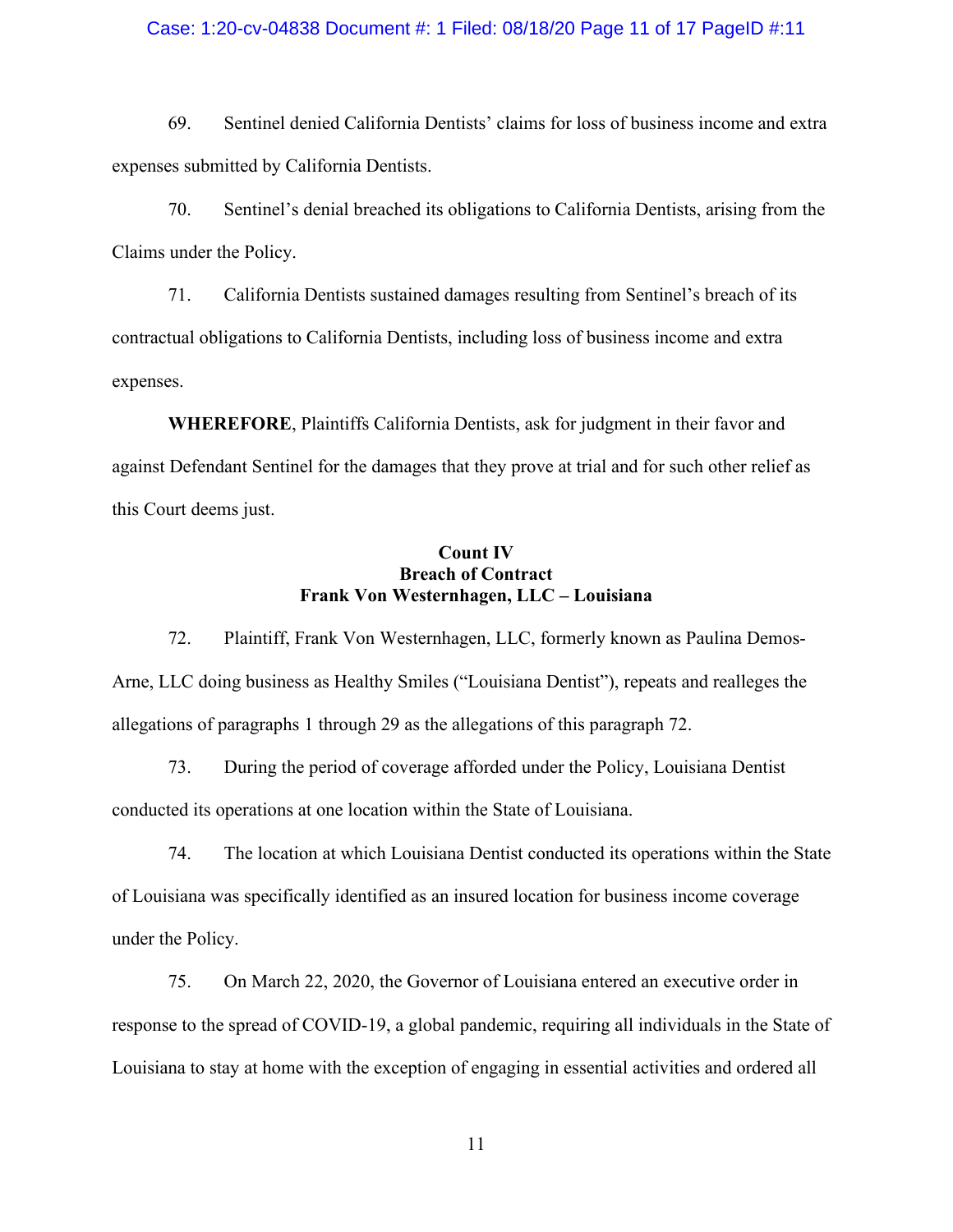#### Case: 1:20-cv-04838 Document #: 1 Filed: 08/18/20 Page 12 of 17 PageID #:12

non-essential businesses to cease operations except to the extent that work could be conducted from home. The executive order required the state, county, and local departments of public health to implement regulations consistent with his executive order.

76. Compliance with the orders precluded the use of the insured properties for the performance of their operations other than under limited circumstances.

77. The Policy defines "Operations" as business activities at the insured's covered location.

78. The Policy is an insurance contract under which Louisiana Dentist paid premiums in exchange for Sentinel's promise to pay claims for losses covered by the Policy, including but not limited to losses of business income and extra expenses.

79. Compliance by Louisiana Dentist with the orders restricting the use of the insured location for its ordinary purposes resulted in a direct physical loss of covered property.

80. Louisiana Dentist incurred a loss of business income as a result of the suspension of operations at the insured location.

81. Louisiana Dentist has incurred expenses from the losses arising from the orders entered by the governing bodies of each insured location.

82. Louisiana Dentist complied with all applicable provisions of the Policy, including payment of premiums.

83. Sentinel denied Louisiana Dentist's claims for loss of business income and extra expenses submitted by Louisiana Dentists.

84. Sentinel's denial breached its obligations to Louisiana Dentist, arising from the Claims under the Policy.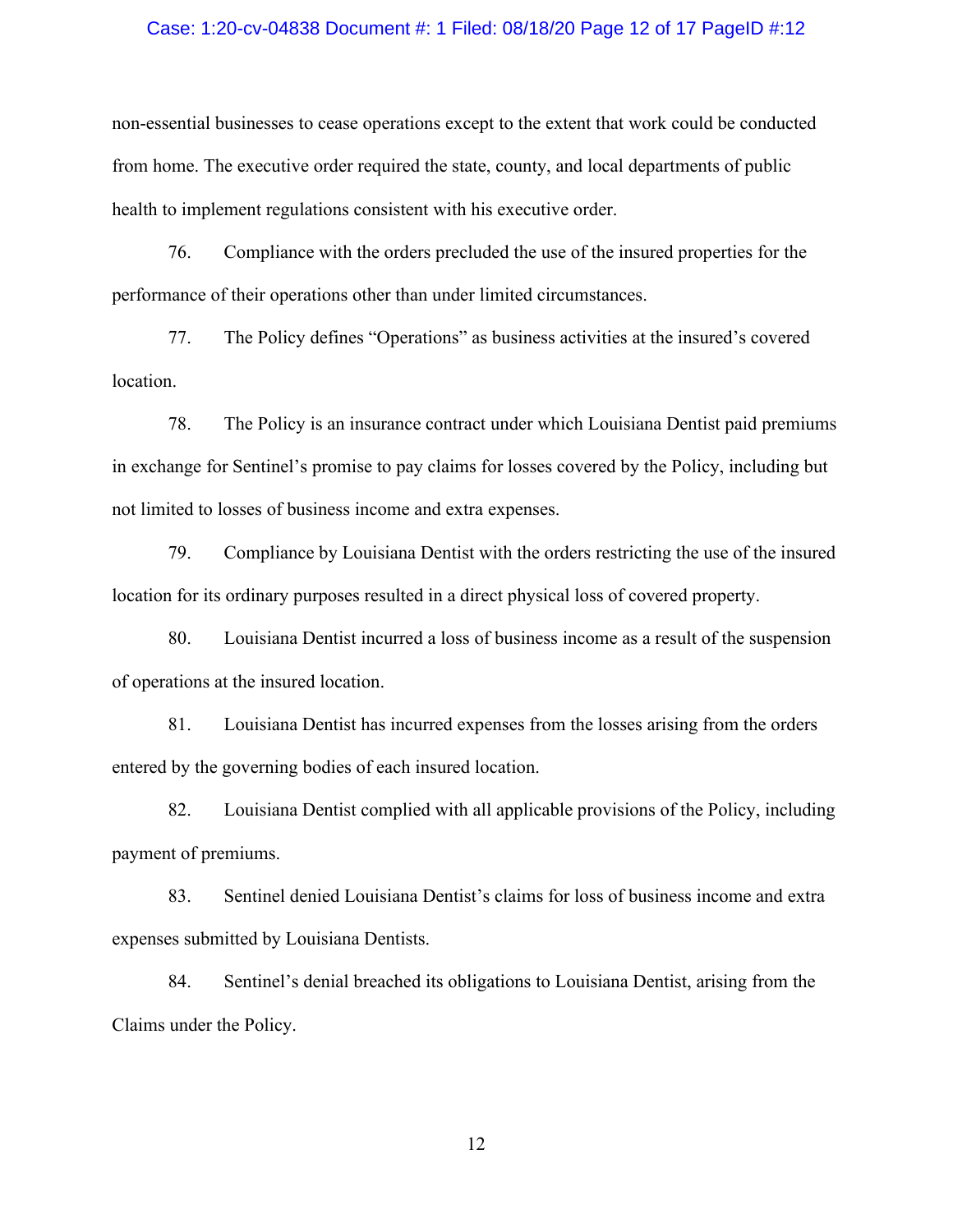#### Case: 1:20-cv-04838 Document #: 1 Filed: 08/18/20 Page 13 of 17 PageID #:13

85. Louisiana Dentist sustained damages resulting from Sentinel's breach of its contractual obligations to Louisiana Dentist, including loss of business income and extra expenses.

**WHEREFORE**, Plaintiff Louisiana Dentist, asks for judgment in its favor and against Defendant Sentinel for the damages that it proves at trial and for such other relief as this Court deems just.

# **Count V Bad Faith- Louisiana**

86. Plaintiff, Louisiana Dentist, repeats and realleges the allegations of paragraphs 1 through 29 and paragraphs 72-85 as the allegations of this paragraph 86.

87. Pursuant to LA. Rev. Stat. §22:1973, in any action by or against an insurance company in which there is a finding that the insurance company breached its duty to act in good faith and fair dealing, the Court may award a statutory penalty.

88. Sentinel failed to investigate Louisiana Dentist's claims and failed to reimburse Louisiana Dentist for the occurrence and physical loss of the insured properties due to the civil authority orders as required under the Policy.

89. Sentinel, on a blanket basis, arbitrarily and without justification, denied all claims arising from the direct loss of physical property as a consequence of compliance with orders entered by state officials in Louisiana.

90. Instead, Sentinel arbitrarily failed to pay the Louisiana Dentist's claims without probable cause.

91. Sentinel's conduct with respect to Louisiana Dentist's claim for coverage was and continues to be unreasonable by failing to reimburse Louisiana Dentist for covered losses under the Policy without proper justification and without a reasonable investigation.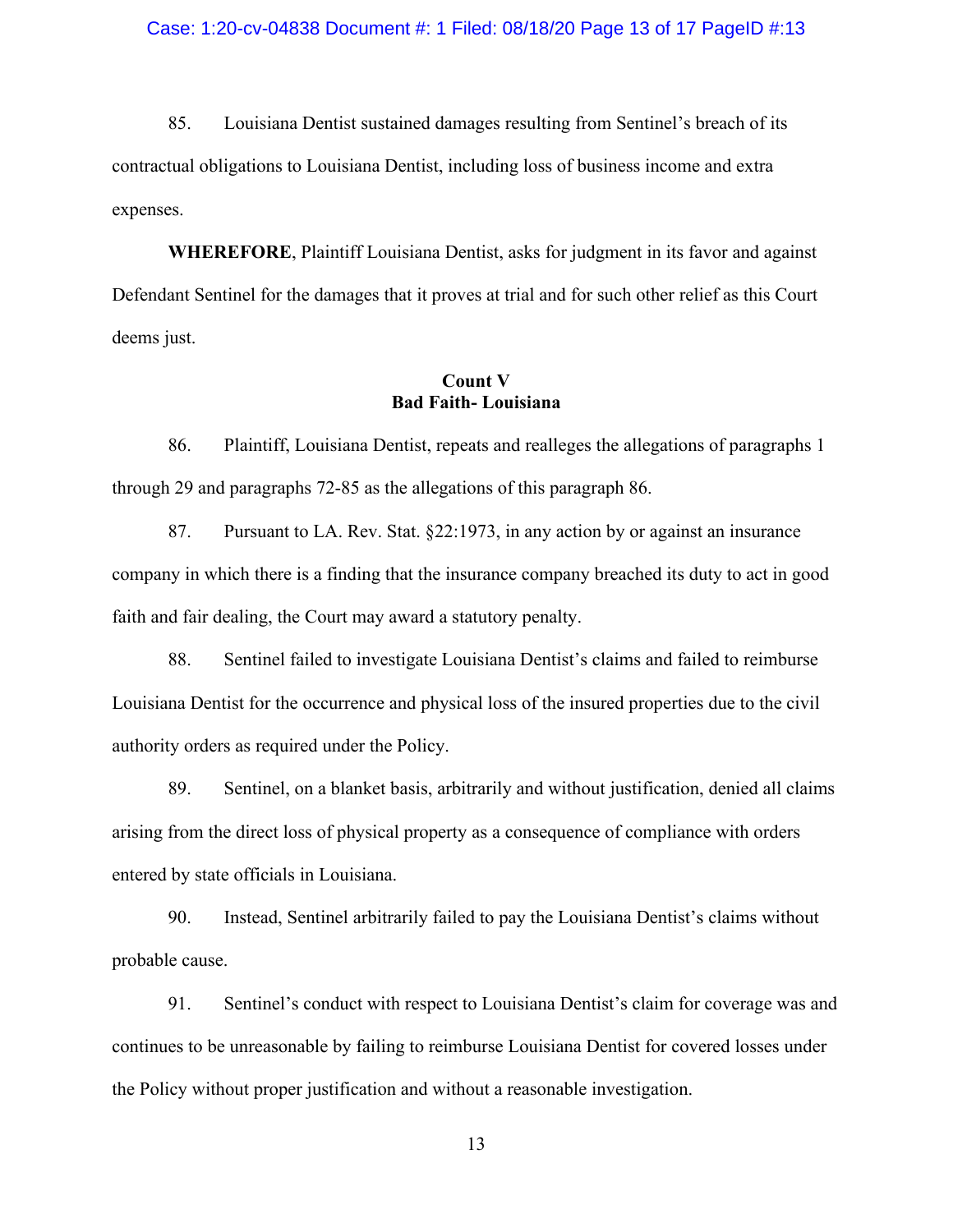## Case: 1:20-cv-04838 Document #: 1 Filed: 08/18/20 Page 14 of 17 PageID #:14

**WHEREFORE**, Louisiana Dentist respectfully requests that this Honorable Court enter judgment:

- (a) Finding that Sentinel's conduct handling the Claim violates LA. Rev. Stat. §22:1973;
- (b) Awarding Louisiana Dentist a penalty of two times the damages sustained by Louisiana Dentist (or the maximum amount allowed by LA. Rev. Stat. §22:1973) to be assessed against Sentinel; and
- (c) For such other and further relief that this Honorable Court deems appropriate and just.

# **Count VI Virginia Bad Faith - §38.2-209**

92. Plaintiffs, Virginia Dentists, repeat and reallege the allegations of paragraphs 1 through 29 and paragraphs 44-57 as the allegations of this paragraph 92.

93. Pursuant to Va. Code Ann. §38.2-209, in any action by or against an insurance

company in which there is a finding that the insurance company acted in bad faith, the Court may award a statutory penalty.

94. Sentinel failed to investigate Virginia Dentists' claims and failed to reimburse

Virginia Dentists for the occurrence and physical loss of the insured property due to the civil authority orders as required under the Policy.

95. Instead, Sentinel arbitrarily and unreasonably refused to pay the Virginia

Dentists' claims.

96. Sentinel's conduct with respect to Virginia Dentists' claims for coverage was and continues to be unreasonable by failing to reimburse Virginia Dentists for covered losses under the Policy without proper justification and without a reasonable investigation.

**WHEREFORE**, Virginia Dentists respectfully request that this Honorable Court enter judgment: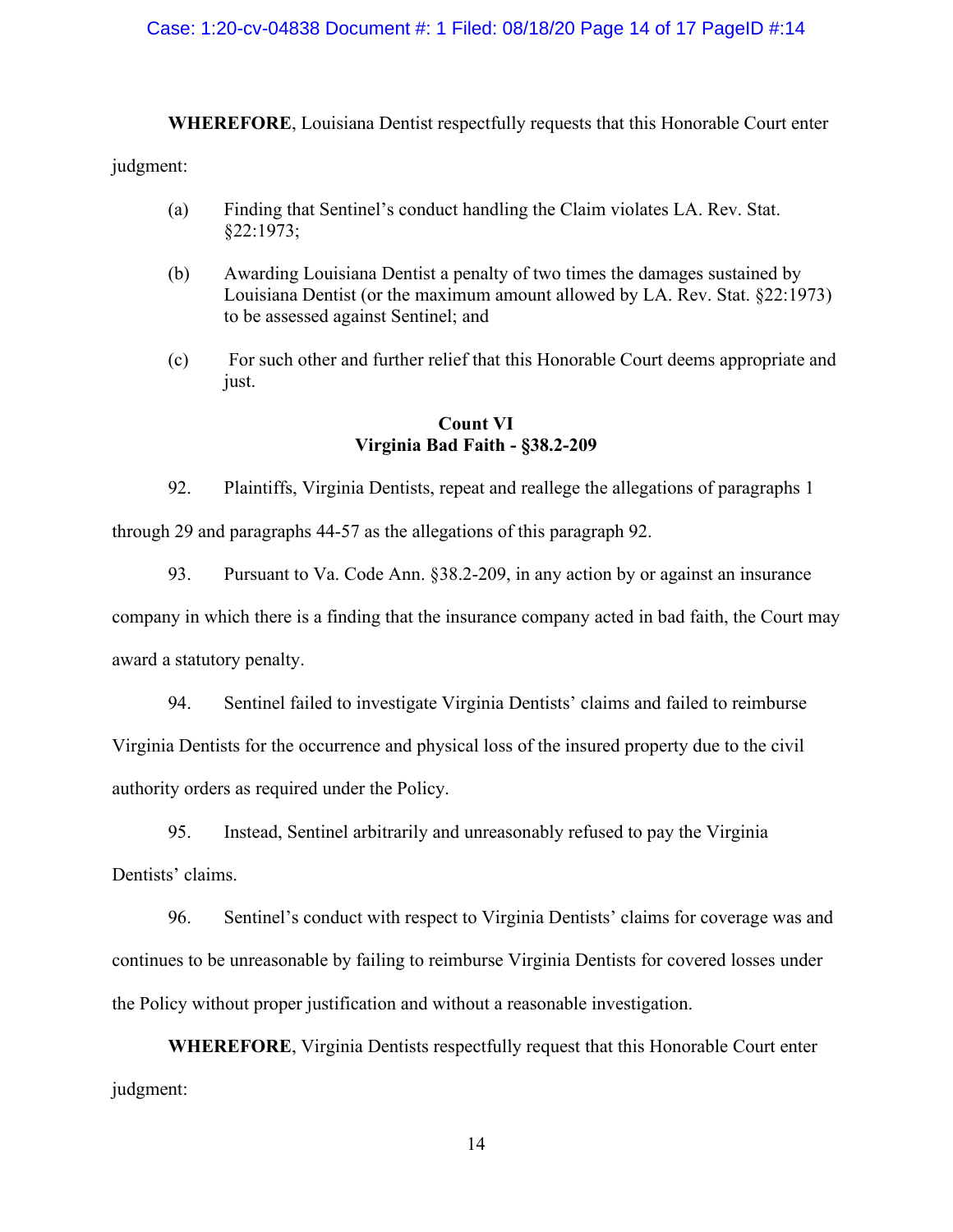### Case: 1:20-cv-04838 Document #: 1 Filed: 08/18/20 Page 15 of 17 PageID #:15

- (a) Finding that Sentinel's conduct handling the Claim violates Va. Code Ann. §38.2- 209;
- (b) Awarding Virginia Dentists attorney's fees in bringing this action to enforce their rights; and
- (c) For such other and further relief that this Honorable Court deems appropriate and just.

# **Count VII California Bad Faith – California Insurance Code §790.03**

97. Plaintiffs, California Dentists, repeat and reallege the allegations of paragraphs 1 through 29 and paragraphs 58-71 as the allegations of this paragraph 97.

98. Pursuant to Ca. Ins. Code. §790.03, in any action in which there is a finding that the insurance company acted in bad faith, the Court may award a penalty.

99. Sentinel failed to investigate California Dentists' claims and failed to reimburse California Dentists for the occurrence and physical loss of the insured property due to the civil authority orders as required under the Policy.

100. Sentinel, on a blanket basis, arbitrarily and without justification, denied all claims arising from the direct loss of physical property as a consequence of compliance with orders entered by state officials in California.

101. Instead, Sentinel arbitrarily and unreasonably refused to pay the California Dentists' claims.

102. Sentinel's conduct with respect to California Dentists' claims for coverage was and continues to be unreasonable by failing to reimburse California Dentists for covered losses under the Policy without proper justification and without a reasonable investigation.

103. Sentinel's conduct breached its duty to the California Dentists to act in good faith and fair dealing as an implied duty under the Policy.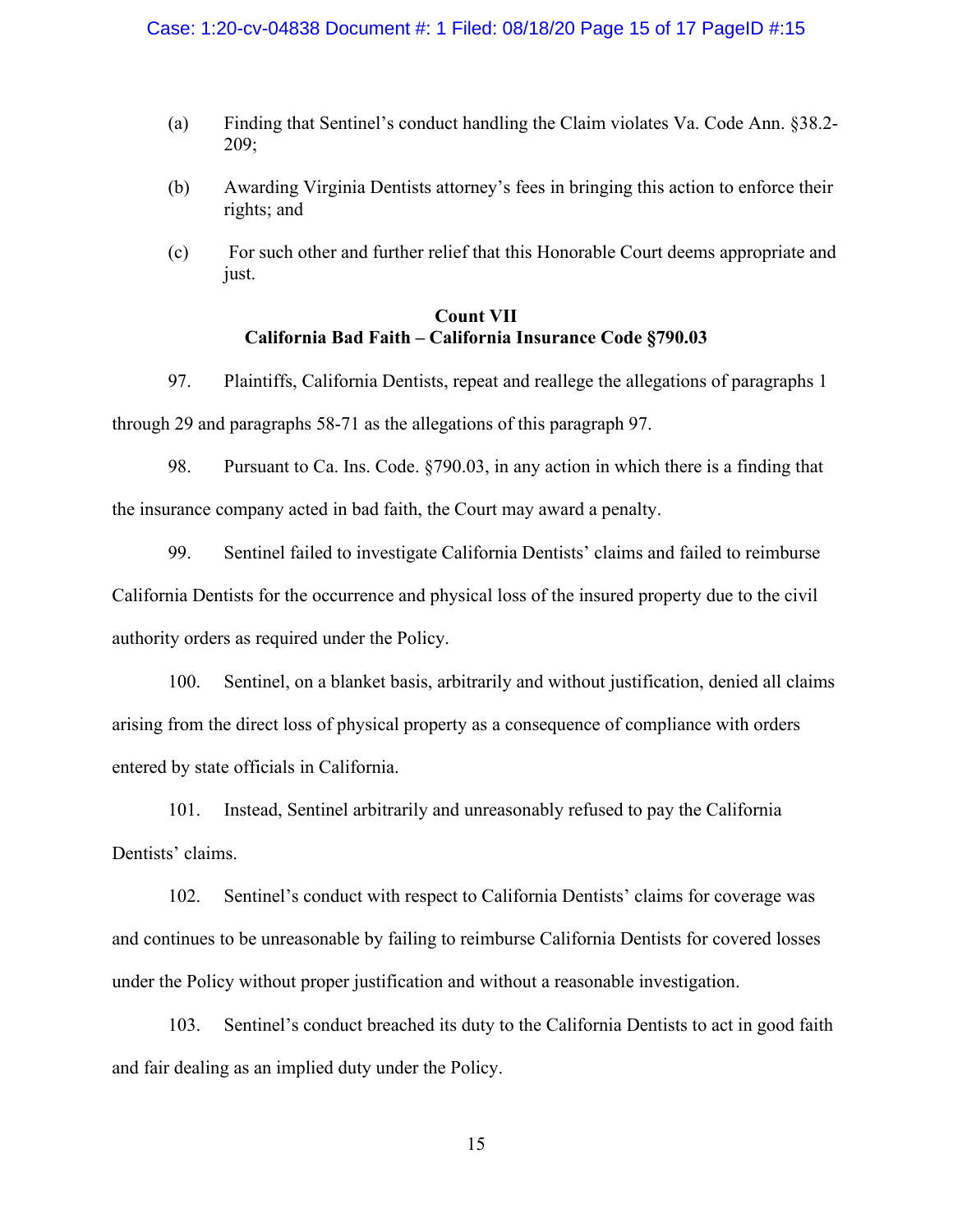### Case: 1:20-cv-04838 Document #: 1 Filed: 08/18/20 Page 16 of 17 PageID #:16

**WHEREFORE**, California Dentists respectfully request that this Honorable Court enter judgment:

- (a) Finding that Sentinel's conduct handling the Claim violates Ca. Ins. Code §790.03;
- (b) Awarding California Dentists attorney's fees in bringing this action to enforce their rights; and
- (c) For such other and further relief that this Honorable Court deems appropriate and just.

## **Count VIII New Mexico Bad Faith - NM Stat § 39-2-1**

104. Plaintiffs, New Mexico Dentists, repeat and reallege the allegations of paragraphs 1 through 29 and paragraphs 30-43 as the allegations of this paragraph 104.

105. In any action under New Mexico law by or against an insurance company in which there is a finding that the insurance company acted in bad faith, the Court may award damages.

106. New Mexico Dentists were insureds under the Policy.

107. Sentinel had a duty to properly investigate the New Mexico Dentists' claims regarding the occurrence and physical loss of the insured property due to the civil authority orders.

108. Sentinel failed to investigate New Mexico Dentists' claims and rather denied coverage of the claims without a proper investigation.

109. Sentinel frivolously denied the claims brought by its insured and refused to pay the New Mexico Dentists' claims.